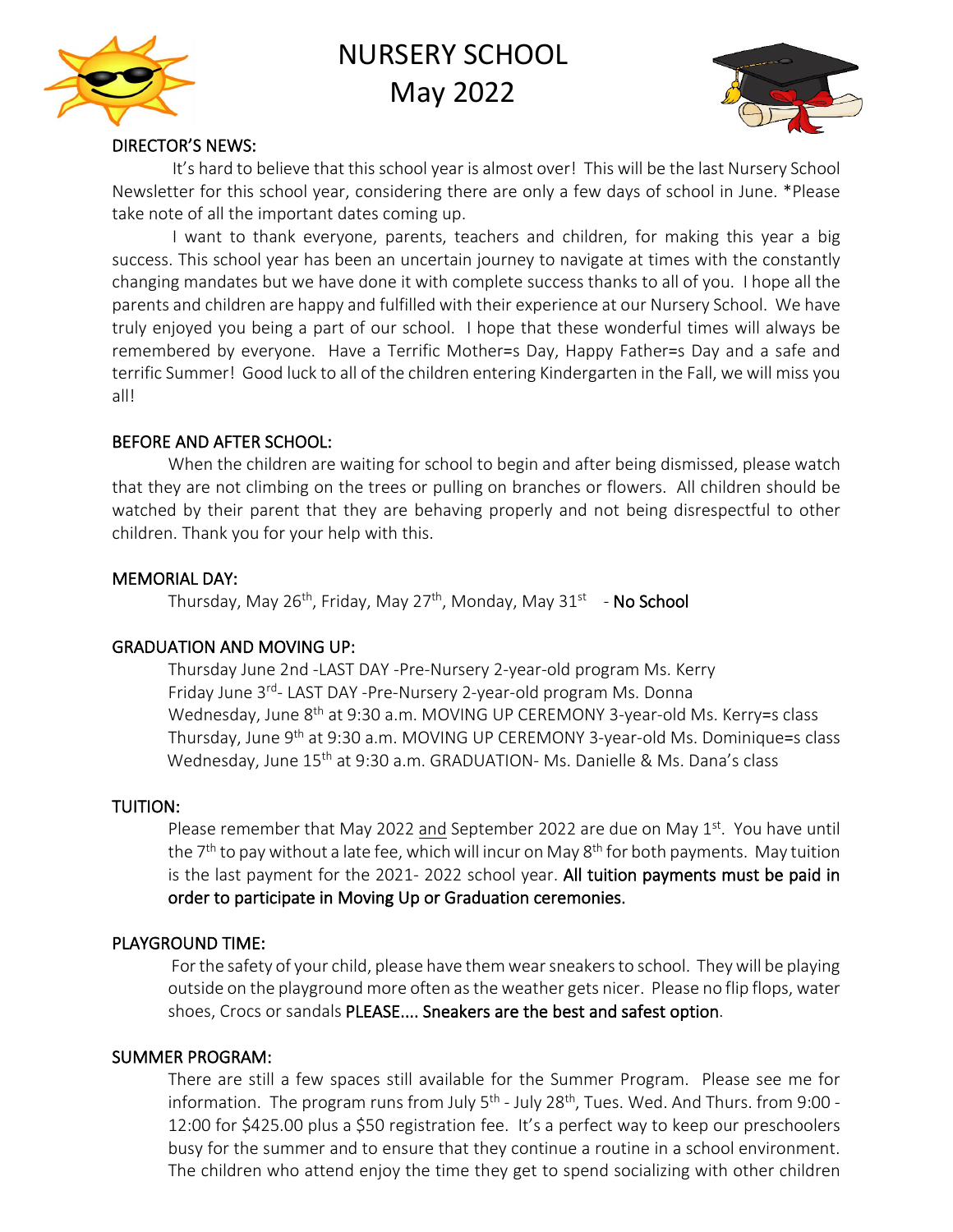## Ms. Kerry**=**s Pre-Nursery Class

We all had an amazing April! The children had such a fun time celebrating Easter. They had such a terrific time at our party and egg hunt. We made Easter baskets, bunny hats, chicks in eggs, kites and crosses. We painted using blocks and toy cars! We learned a lot of new songs and love singing them!

We have caterpillars in our classroom that we will release once they turn into butterflies!

Miss Breanna and I are looking forward to May when we will be making beautiful Mother=s Day gifts, bird feeders, painting shells and a lot of other fun surprises! Please note that our last day of class is June 2nd. We will be having a picnic outside to celebrate!

Miss Breanna and I enjoyed a wonderful year with your children. They grew so much this year and are such a blessing. Enjoy your Summer and see you in September!



### Ms. Donna**=**s Pre- Nursery Class

I hope you all enjoyed your Easter celebrations and had a [restful](https://creativecommons.org/licenses/by-nd/3.0/) break. April was amazing. The children had a fun Easter party and an exciting egg hunt. The children looked adorable with their bunny hats on!

May is our yellow month. We will make yellow, Spring and Mother's Day projects. Its hard to believe that the year is drawing to a close. Our last class will be on June 3<sup>rd</sup> where the children will have a party to celebrate.

We have enjoyed your children tremendously. Thank you for sharing them with us! We appreciate your wonderful help and cooperation throughout the school year. Ms. Kris and I will miss the children very much. Have a great summer!

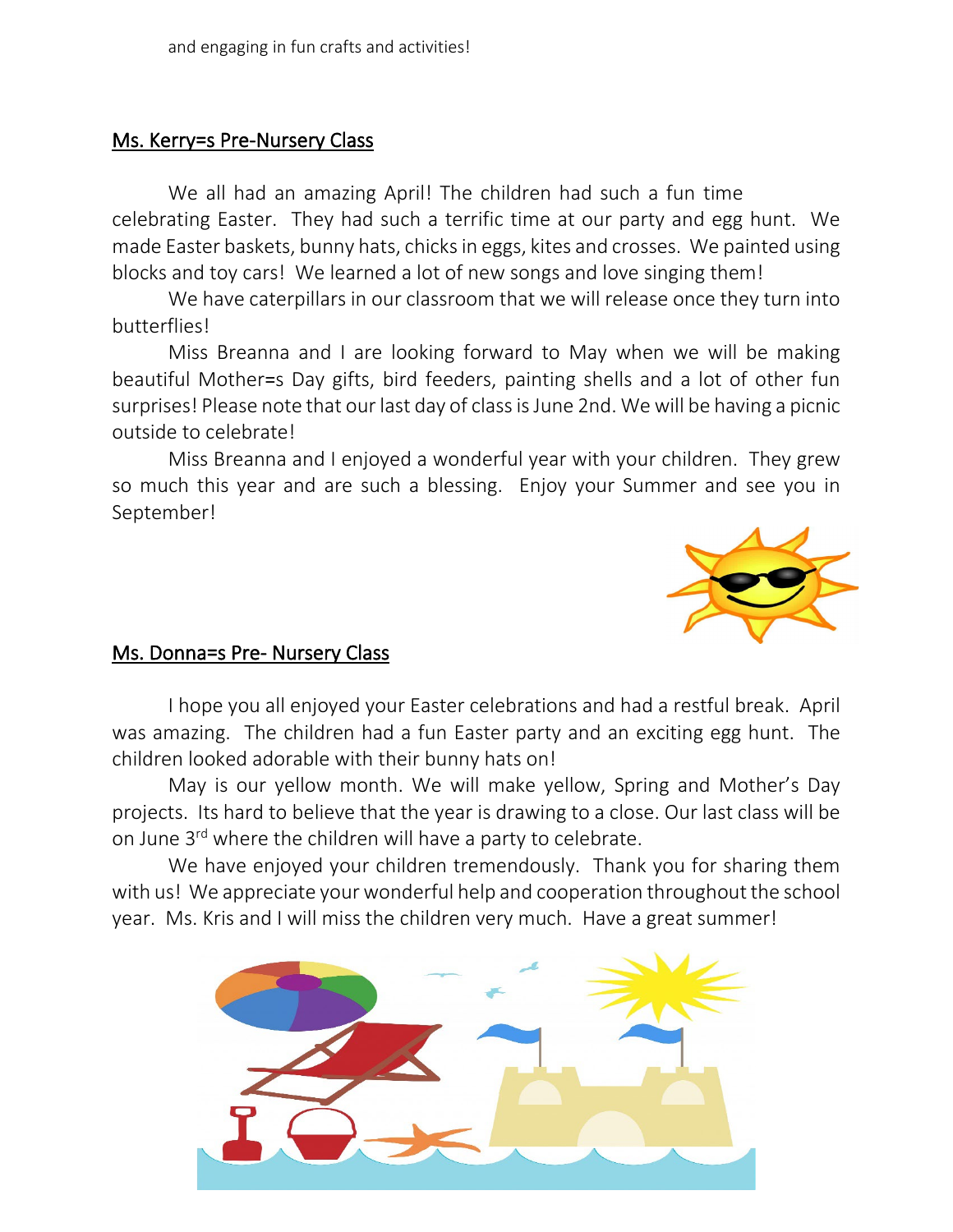## Ms. Kerry's Class

We had such an Awesome April!

We celebrated Easter and made a lot of fun crafts this month. We painted usin[g blocks](http://www.pngall.com/summer-png)  and toy cars. We continued to learn more about nature, spring, recycling, the [world](https://creativecommons.org/licenses/by-nc/3.0/)  around us and taking care of our planet.

These kids are learning so much! We set up a butterfly station where we used magnifying glasses to closely examine the butterflies. We did butterfly puzzles, read butterfly books and we learned all about the life cycle of a butterfly. We have caterpillars in our classroom that we will release once they turn into butterflies! I am still so impressed with how much you are working on letters and numbers with your children at home. They are way ahead of the game! This month we practiced letters J and T. We learned the sounds that they make and some words that begin with those letters.

This month our color of the month was purple. In May, it will be yellow. We enjoyed singing our new songs this month. Our favorites were, ADid You Ever See a Bunny@ and AHere Comes Peter Cottontail.@

Please continue to take advantage of the scholastic magazine subscription by going to scholastic.com/mybigworld.com There are fun activities for the kids to do online. Our class code is Kerry2022. The next editions are AHop, Climb, Fly!@ and Asafe Around Town.@

Miss Breanna and I are looking forward to May when it will finally be even warmer to go outside more because the ARain, Rain will go away@ and all of our April showers will surely bring on the May flowers. We will celebrate Earth Day and the children will be making a very special Mother=s Day gift that I hope you all love! We will also begin learning our last names, addresses and phone numbers. Please have your child practice all of this at home!! Finally, please mark your calendar for our Moving Up Ceremony on June 8th at 9:30. We will be having a class picnic (kids only on June 6th) to celebrate the end of the school year. Happy May!!

## Ms. Dominique's Class

In April, we learned that April showers bring May flowers. In May, we will all learn how showers help flowers grow. We touched upon Earth Day and how we can keep our Earth clean. Our color of the month was purple, and the letters we learned were I and T. May is our yellow month. During our morning routine, we will continue to practice pronouncing and spelling our complete name. We will start to learn our home address. Please continue to go over this at home. We will be making Spring projects and something special for Mom for Mother's Day. If any of the children celebrate a summer birthday, we can celebrate it this month; please just let me know which day you would like. Our class will have an end of the year party on Wednesday, June 8th. We will also begin practicing for our Moving Up Day. Our Moving Up will be Thursday, June 9th in the church at 9:30am. The children will come to school at 9:15 on Thursday, June 9th. With all these exciting things happening this month, May is going to fly by, and it will soon be the end of the year. We wish everyone a safe and wonderful summer. Miss Donna and I will surely miss the children and all their wonderful stories. It was truly a pleasure to have



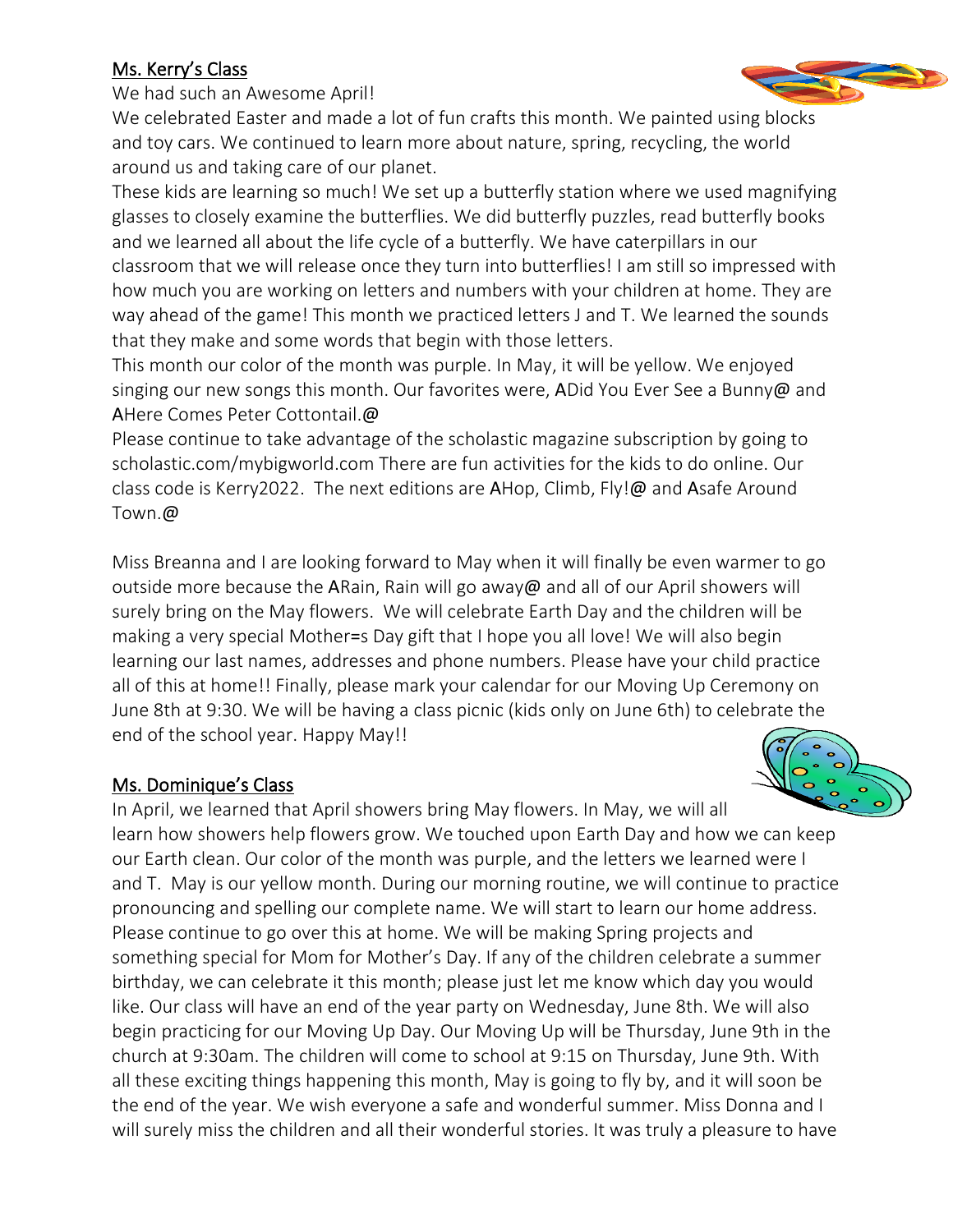## your child in our class. I hope they enjoyed this year as much as we did. Happy Summer!! Ms. Danielle's Class

April was full of Spring and Easter fun! We used our 5 senses to describe Peep Bunnies, went on an Easter egg hunt looking for letters and made a bunch of arts and crafts.

In May, we will be finishing up our alphabet with letters X,Y, Z and our numbers 19 & 20. We are planning a "Muffins with Mom" on Thursday, May 5. The children have already started making some wonderful things for you! Keep an eye out for an invitation with details!

It's hard to believe the school year is coming to an end. In June, the children will be participating in Field Day, learning Graduation songs as well as having some fun messy days making slime, tie dye and bubbles!

Graduation will take place in the church on Wednesday, June 15th with student drop off at 9 and the ceremony beginning at 9:30. More details will be shared as the date gets closer.

It's time to say Good-bye, our year has come to an end.

We've made more cherished memories and many more new friends. We've watched your children learn and grow and change from day to day.

We hope that all the things we've done have helped in some small way. So, it's with happy memories we will send them out the door, with great hope and expectations for what the next year holds in store.

Have a great Summer! Ms. Danielle & Miss Mary-Kate

# Ms. Dana's Class

We are happy to welcome the month of May with sunny skies and warmer weather. The children love getting outside daily to use the playground. Please remember to have them wear comfortable clothes and rubber sole shoes so they can navigate the play equipment safely.

Our favorite school day this month was when we celebrated our 100th day of school! We made fancy crowns, read a great 100th day of school book and played lots of games!

In May, we will be finishing up the alphabet and continuing our number recognition and writing. As we finish the alphabet, we will be reviewing all our letter sounds until the end of the year. We will continue adding some hands-on science experiences this month.

I want to wish all the moms a very Happy Mother's Day! The children have been very busy making special gifts for their mothers. We hope you will join us for muffins!

With a blink of an eye our school year will be coming to an end! The children will be participating in field day in tie dye shirts that we will make in class! We will begin to practice songs for our graduation day. Graduation will take place in the church on Wednesday, June 15<sup>th</sup>. More information regarding Graduation will come as we get closer.

Miss Christine and I would like to thank you for sharing your amazing children with us! It has been such an honor to be able to spend this time with them and watch them grow into such wonderful children. They have all been such a joy to be with and you should